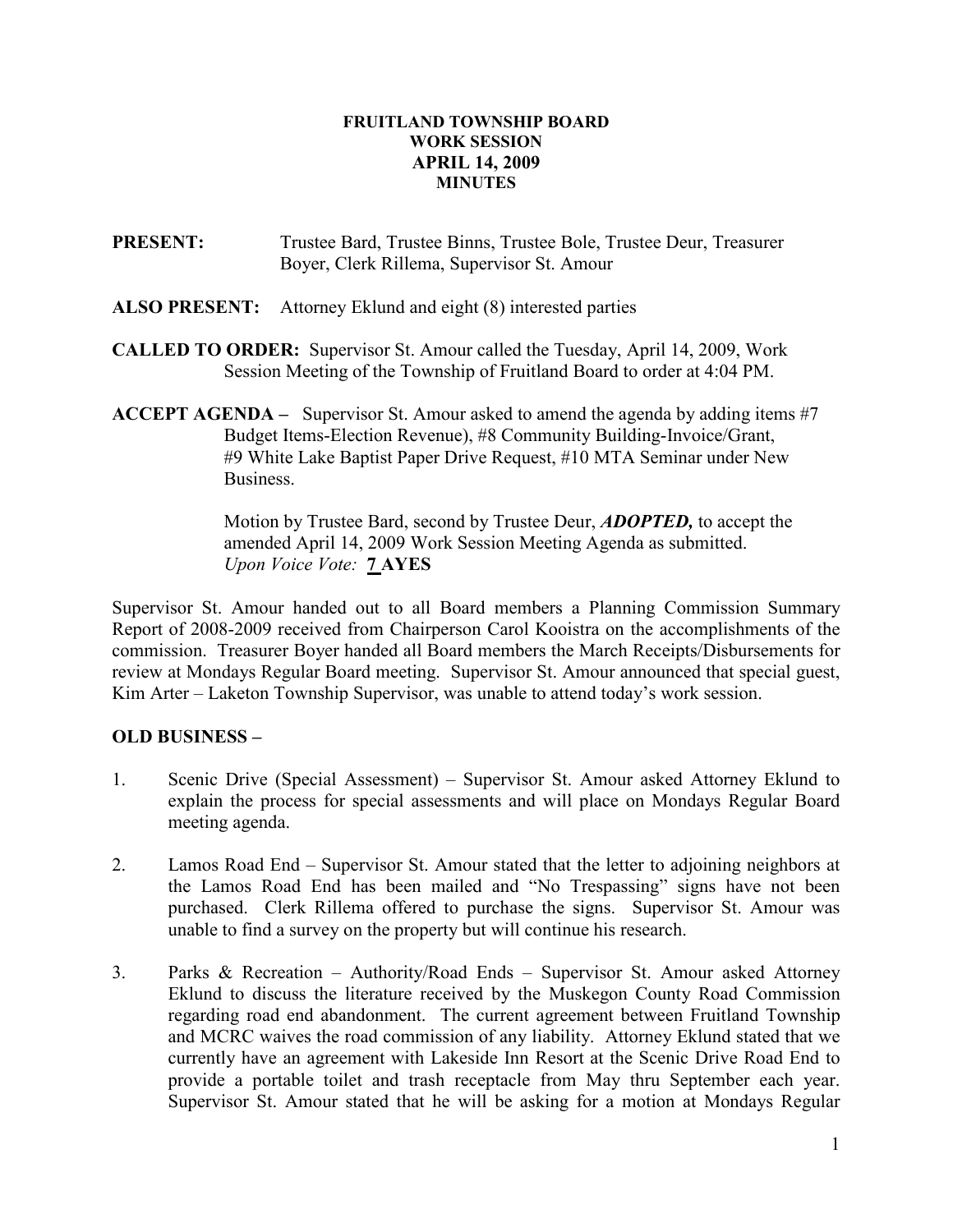Board meeting to seek abandonment at the Scenic Drive and Dock Road Ends. Attorney Eklund was to going to verify  $1<sup>st</sup>$ ,  $2<sup>nd</sup>$  "rights".

- 4. Policies & Procedures Sections  $4.0 4.11$  Clerk Rillema stated that Trustee Deur, Treasurer Boyer and herself have not been able to meet due to conflicts in schedules but will have this portion of the policies and procedures available for the next work session in May.
- 5. Nord Road No report.
- 6. 1562 Duck Lake Road Supervisor St. Amour stated that correspondence has been received before the April 16, 2009 deadline from the owners of 1562 Duck Lake Road. A permit to demolish the home has been issued but they are asking the Board to consider an agreement to leave the garage with future plans to rebuild a home on the site. The Board asked Supervisor St. Amour to discuss any possible ordinance violations with Zoning Administrator Sandel & Zoning Coordinator Garvey and report back. Supervisor St. Amour will keep the Condemnation Officer abreast of the situation.
- 7. 5623 Murray Road Supervisor St. Amour stated that the Gardner's have filed an appeal to Circuit Court against the Zoning of Appeals Ruling of February 23, 2009.
- 8. 1990 Truck Status Supervisor St. Amour will sell by June 1, 2009. An ad has been placed in the White Lake Beacon for this upcoming weekend.
- 9. Maintenance/Ecology Station/Cemetery Sexton –Discussion amongst the board about proposed price list increases will be put forth in a motion at Monday's Regular meeting to accept effective June 3, 2009. Supervisor St. Amour was pleased with the efforts of the elected officials and staff in working at the Ecology Station during this transition period. Supervisor St. Amour stated that he would ask this board to consider having Don Sandel and Sally Garvey fulfill the duties of cemetery sexton until further notice.
- 10. Blank Road-Simonelli Road Culverts Supervisor St. Amour reported that both culverts have been repaired.
- 11. Fruitland Township Representation (Joint Planning Commission/West Michigan Shoreline Regional District Commission – Trustee Deur will report on this at Mondays Regular Board meeting.
- 12. West Michigan Coast Riders Supervisor St. Amour stated that he had received correspondence for Township contact information by West Michigan Coast Riders and we were awaiting insurance coverage from them yet.
- 13. Simonelli-Dame-Nestrom-Simonelli Roads No report.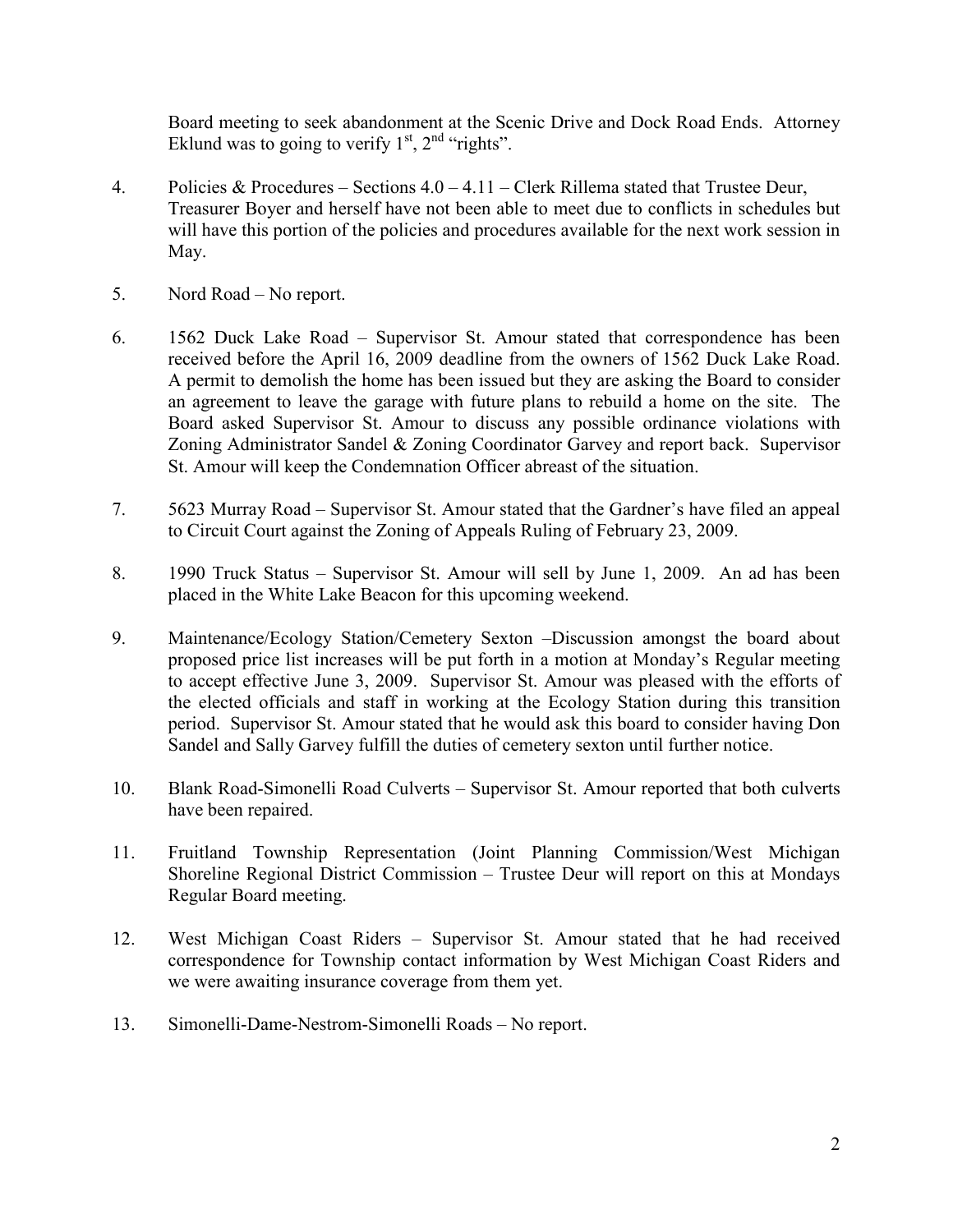- 14. 2745 Lorenson Road Supervisor St. Amour stated that an April 30, 2009 District Court trial date is scheduled. Supervisor St. Amour has had contact with Ms. Cooper and is in hopes that property will be cleaned up before this trial date.
- 15. McMillan Road End Discussion of ordinance draft R61 resulted in questions about being too restrictive, civil infraction enforcement, and lack of public usage. Trustee Bard stated that grants are being applied currently by Jeff Auch.
- 16. Brine Supervisor St. Amour stated that he had not received pricing back from the Muskegon County Road Commission.
- 17. Wind Energy Ordinance Trustee Deur stated that after the new language was approved at the last Planning Commission meeting, he found various inaccuracies with the new language pertaining to old language that need correction. He will be asking for a motion at the Monday Regular meeting to refer back to the Planning Commission to make this language correction.
- 18. Plastic Shredder No report.
- 19. Township Liability Waiver Attorney Eklund prepared a volunteer release and waiver. It was discussed to adopt this release and waiver to our policies and procedures. Supervisor St. Amour will place on Mondays Regular Board meeting agenda as a motion.
- 20. MTA Magazine Renewal Clerk Rillema received back from all the Chairpersons the number of magazines for each committee/commission and it will be a savings from last year.
- 21. Marcus Park Supervisor St. Amour stated that the next Citizen's Advisory Marcus Park Committee meeting is scheduled for Thursday, March 23, 2009 at 7:00 PM.
- 22. Prein & Newhof Supervisor St. Amour explained to the Board the costs involved with a sewer project for the areas of Whitehall Road/Riley Thompson Road - (\$1,450,000.00) and White Lake Drive/Whitehall Road  $-$  (\$530,000.00). At these costs, it is not feasible at this time due to lack of population/homes in those areas.
- 23. Passport Training Clerk Rillema stated that Erika DeCair and Sally Garvey will be attending free passport training on Thursday, March 23 in West Olive. Trustee Bole asked about the staff using the township truck for transportation instead of reimbursing mileage.
- 24. Charter Communications Supervisor St. Amour received a letter from Charter Communications stating that during their Chapter 11 reorganization, they will continue to pay franchise fees. Clerk Rillema provided Attorney Eklund with information received from another law firm on bankruptcy filing instructions for monies owed by Charter Communications.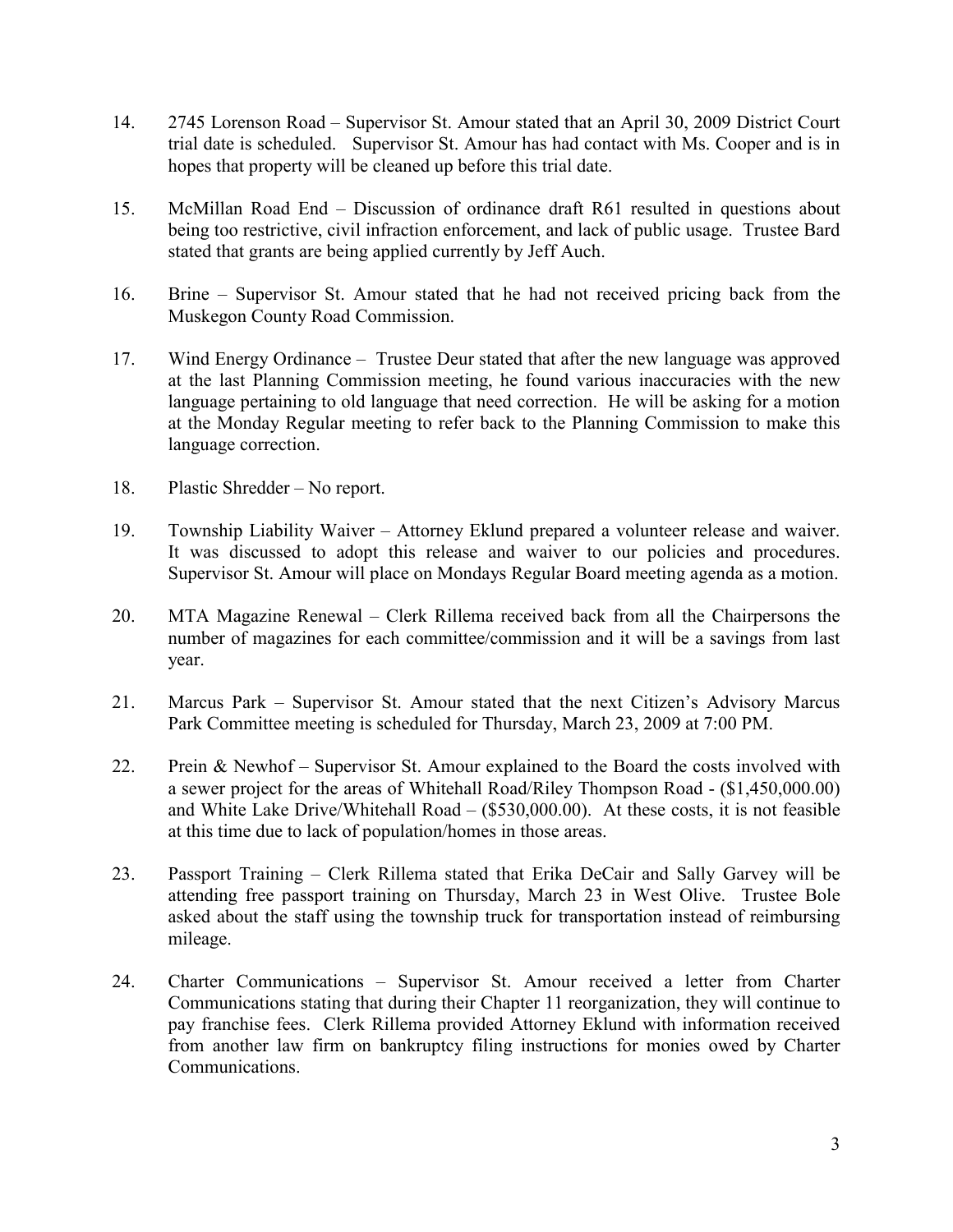## NEW BUSINESS –

- 1. PINS Contract Trustee Bard stated that the Citizen's Advisory Law Enforcement Committee would be meeting with Captain Poulin to discuss additional options. Supervisor St. Amour stated that our contract with the PINS program has expired, but he has called Sheriff Roesler and asked for an extension of coverage until a recommendation from the CALEC is received.
- 2. Muskegon Chronicle The County of Muskegon and The Muskegon Chronicle are cooperating in a publication commemorating the  $150<sup>th</sup>$  anniversary of Muskegon County. They are soliciting ads for this publication. It is the Boards wishes to not participate at this time.
- 3. Humane Society & Animal Rescue Supervisor St. Amour received correspondence regarding the Feral Cat Policy. Resident Jane Missimer offered to look over our current animal control ordinance and report back to Supervisor St. Amour her suggestions.
- 4. 3350 Bard Road Supervisor St. Amour asked Attorney Eklund to follow up on ordinance violations at this address. One of the owners of the property has responded and Supervisor St. Amour is awaiting response as to the timing of the clean up.
- 5. Free Dump Day Supervisor St. Amour received notification from the Muskegon County Waste Management Systems that they have approved a waiver of tipping fees at their Muskegon site for one event. Supervisor St. Amour will investigate if Allied Waste (our hauler) participates in this program and report back to the Board.
- 6. Brickley DeLong Contract Supervisor St. Amour is in receipt of the auditing agreement for 2009-2010. The Board has asked Supervisor St. Amour to try to negotiate a lower price and ask for assistance in reconciling bank statements and reviewing our financial portion of the policies and procedures.
- 7. Budget Items Treasurer Boyer stated that the journal entry for last year's consolidated election was applied to offset the expenses and not journalized as a revenue item. Both Treasurer Boyer and Clerk Rillema said they will be reassessing how revenue should be categorized going forward.
- 8. Community Building Invoices from Soraruf Builders have been received for repair work contracted by prior administration. The invoice in the amount of \$4400.00 will be reimbursed by the State of Michigan from ADA funds from a survey completed last year for polling places. The other invoice in the amount of \$1291.00 is for repairs contracted to widen a bathroom entrance. Supervisor St. Amour will ask for a motion at Monday's Regular meeting to authorize this payment.
- 9. White Lake Baptist Church Paper Drive Supervisor St. Amour received a request from this church asking for a donation of our paper recyclables at the Ecology Station. It was decided by the Board that we could not participate in this request because it is unlawful.